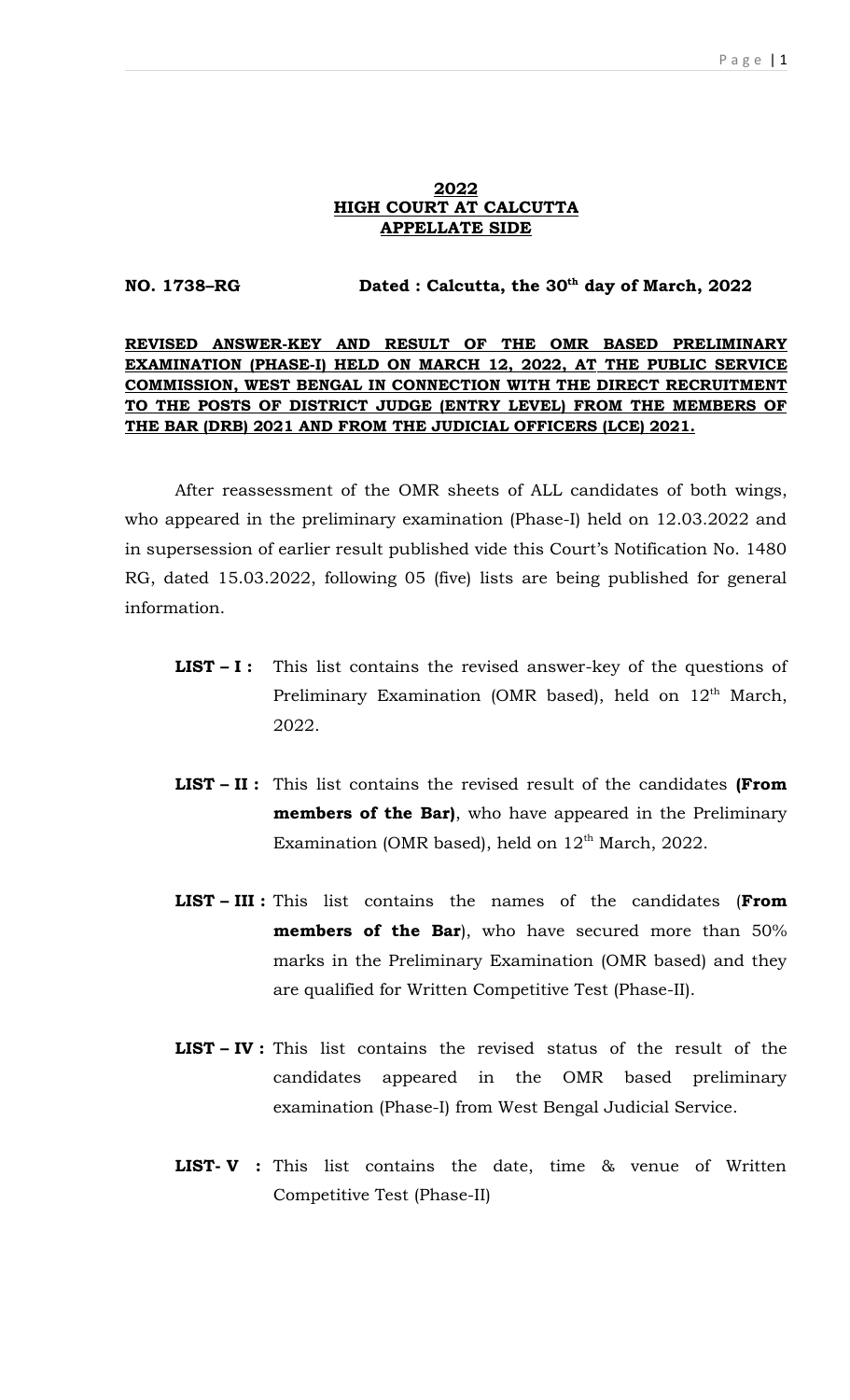| <b>Revised Answer-Key</b> |                                 |  |  |  |  |  |
|---------------------------|---------------------------------|--|--|--|--|--|
| Question no.              | <b>Correct</b><br><b>Option</b> |  |  |  |  |  |
| 1                         | C                               |  |  |  |  |  |
| $\overline{2}$            | b                               |  |  |  |  |  |
|                           | d                               |  |  |  |  |  |
| $\frac{3}{4}$             | b                               |  |  |  |  |  |
| $\frac{5}{6}$             | b                               |  |  |  |  |  |
|                           | a                               |  |  |  |  |  |
| $\overline{\overline{7}}$ | C                               |  |  |  |  |  |
| 8                         | d                               |  |  |  |  |  |
| 9                         | d                               |  |  |  |  |  |
| 10                        | a                               |  |  |  |  |  |
| 11                        | C                               |  |  |  |  |  |
| 12                        | b                               |  |  |  |  |  |
| 13                        | C                               |  |  |  |  |  |
| 14                        | b                               |  |  |  |  |  |
| 15                        | b                               |  |  |  |  |  |
| 16                        | C                               |  |  |  |  |  |
| 17                        | a                               |  |  |  |  |  |
| 18                        | a                               |  |  |  |  |  |
| 19                        | a                               |  |  |  |  |  |
| 20                        | ##                              |  |  |  |  |  |
| 21                        | b                               |  |  |  |  |  |
| 22                        | a                               |  |  |  |  |  |
| 23                        | þ                               |  |  |  |  |  |
| 24                        | a                               |  |  |  |  |  |
| 25                        | þ                               |  |  |  |  |  |

LIST – I

## In view of the nature of the question no. 20 all the candidates, irrespective of the fact as to whether they have attempted this question or not, are awarded full marks (02).

# LIST – II

(Revised result [Merit wise] of the Candidates from Member of the Bar [DRB])

| <b>FROM MEMBERS OF THE BAR (DRB)</b> |                                    |                                                                                                  |                                  |                      |                                                  |                                                                    |                                                                          |                       |
|--------------------------------------|------------------------------------|--------------------------------------------------------------------------------------------------|----------------------------------|----------------------|--------------------------------------------------|--------------------------------------------------------------------|--------------------------------------------------------------------------|-----------------------|
| <b>Roll No</b>                       | <b>Name</b>                        | <b>Questions</b><br><b>Attempted</b><br>(Question<br>no., 20 is<br>not taken<br>into<br>account) | <b>Correct</b><br><b>Answers</b> | Wrong<br>Answer<br>s | <b>Marks</b><br>For<br>Correct<br><b>Answers</b> | <b>Marks</b><br><b>Deducte</b><br>d For<br>Wrong<br><b>Answers</b> | <b>Mark</b><br><b>Awarded</b><br><b>For</b><br>Question<br><b>No. 20</b> | Total<br><b>Marks</b> |
| DRB /HC-<br>CAL/2021/036             | Debasri Haldar                     | 15                                                                                               | 14                               | 1                    | 28                                               | $\overline{2}$                                                     | $\mathbf{2}$                                                             | 28                    |
| DRB /HC-<br>CAL/2021/037             | <b>Sanchita Chakraborty</b>        | 14                                                                                               | 13                               | 1                    | 26                                               | $\overline{2}$                                                     | $\mathbf{2}$                                                             | 26                    |
| DRB /HC-<br>CAL/2021/068             | Partha Sarathi<br><b>Mukherjee</b> | 17                                                                                               | 14                               | 3                    | 28                                               | 6                                                                  | $\mathbf{2}$                                                             | 24                    |
| DRB /HC-<br>CAL/2021/075             | <b>Jitendra Kumar Pandey</b>       | 17                                                                                               | 13                               | 4                    | 26                                               | 8                                                                  | $\mathbf{2}$                                                             | 20                    |
| DRB /HC-<br>CAL/2021/146             | <b>Subhajit</b><br>Chattopadhyay   | 17                                                                                               | 13                               | 4                    | 26                                               | 8                                                                  | $\mathbf{2}$                                                             | 20                    |
| DRB /HC-<br>CAL/2021/053             | <b>Md. Nuruddin Ahmed</b>          | 15                                                                                               | 12                               | 3                    | 24                                               | 6                                                                  | $\mathbf{2}$                                                             | 20                    |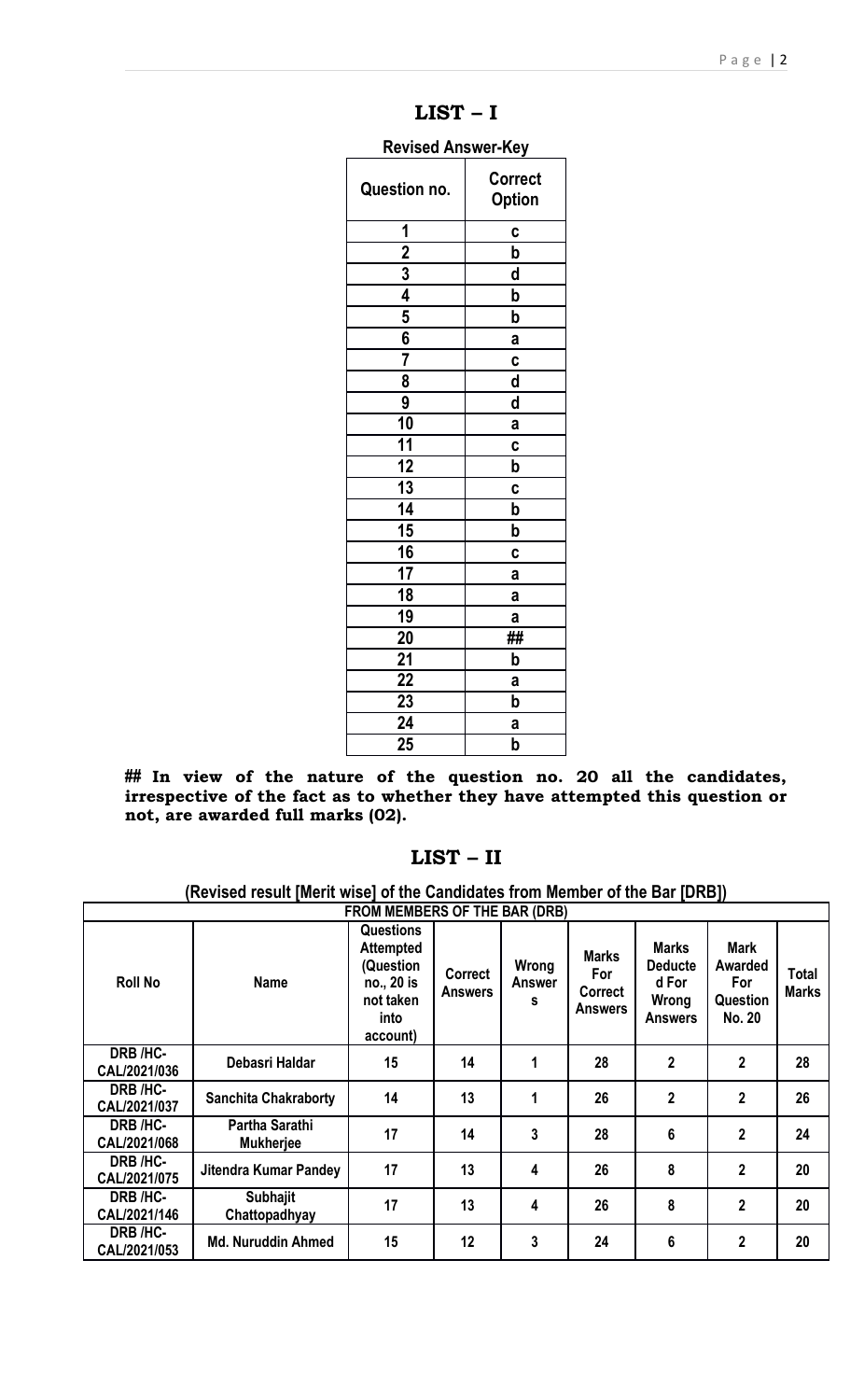| FROM MEMBERS OF THE BAR (DRB) |                                   |                                                                                                  |                                  |                             |                                                         |                                                                    |                                                            |                              |
|-------------------------------|-----------------------------------|--------------------------------------------------------------------------------------------------|----------------------------------|-----------------------------|---------------------------------------------------------|--------------------------------------------------------------------|------------------------------------------------------------|------------------------------|
| <b>Roll No</b>                | <b>Name</b>                       | <b>Questions</b><br><b>Attempted</b><br>(Question<br>no., 20 is<br>not taken<br>into<br>account) | <b>Correct</b><br><b>Answers</b> | Wrong<br><b>Answer</b><br>S | <b>Marks</b><br>For<br><b>Correct</b><br><b>Answers</b> | <b>Marks</b><br><b>Deducte</b><br>d For<br>Wrong<br><b>Answers</b> | <b>Mark</b><br>Awarded<br>For<br>Question<br><b>No. 20</b> | <b>Total</b><br><b>Marks</b> |
| DRB /HC-<br>CAL/2021/059      | <b>Arindam Biswas</b>             | 15                                                                                               | 12                               | 3                           | 24                                                      | 6                                                                  | $\mathbf{2}$                                               | 20                           |
| DRB /HC-<br>CAL/2021/031      | Pratik Bhattacharyya              | 15                                                                                               | 12                               | 3                           | 24                                                      | 6                                                                  | $\overline{2}$                                             | 20                           |
| DRB /HC-<br>CAL/2021/033      | <b>Rajdoot Maity</b>              | 12                                                                                               | 10                               | $\overline{2}$              | 20                                                      | 4                                                                  | $\mathbf{2}$                                               | 18                           |
| DRB /HC-<br>CAL/2021/126      | <b>Shyam Kumar</b><br>Choubey     | 14                                                                                               | 11                               | 3                           | 22                                                      | 6                                                                  | $\overline{2}$                                             | 18                           |
| DRB /HC-<br>CAL/2021/127      | <b>Amritendu Chakraborty</b>      | 18                                                                                               | 13                               | 5                           | 26                                                      | 10                                                                 | $\mathbf{2}$                                               | 18                           |
| DRB /HC-<br>CAL/2021/102      | <b>Rekha Shaw</b>                 | 12                                                                                               | 10                               | $\mathbf{2}$                | 20                                                      | 4                                                                  | $\mathbf{2}$                                               | 18                           |
| DRB /HC-<br>CAL/2021/026      | <b>Koushik Singh</b>              | 13                                                                                               | 10                               | 3                           | 20                                                      | 6                                                                  | $\overline{2}$                                             | 16                           |
| DRB /HC-<br>CAL/2021/171      | <b>Kalyanasish Biswas</b>         | 13                                                                                               | 10                               | $\mathbf{3}$                | 20                                                      | 6                                                                  | $\overline{2}$                                             | 16                           |
| DRB /HC-<br>CAL/2021/172      | Ziaul Haque Ansari                | 14                                                                                               | 10                               | 4                           | 20                                                      | 8                                                                  | $\mathbf{2}$                                               | 14                           |
| DRB /HC-<br>CAL/2021/174      | <b>Prosenjit Mukherjee</b>        | 14                                                                                               | 10                               | 4                           | 20                                                      | 8                                                                  | $\mathbf{2}$                                               | 14                           |
| DRB /HC-<br>CAL/2021/156      | Mithu Bhattacharya                | 14                                                                                               | 10                               | 4                           | 20                                                      | 8                                                                  | $\mathbf{2}$                                               | 14                           |
| DRB /HC-<br>CAL/2021/144      | <b>Soumi Bose</b>                 | 12                                                                                               | 9                                | 3                           | 18                                                      | 6                                                                  | $\mathbf{2}$                                               | 14                           |
| DRB /HC-<br>CAL/2021/170      | Amir Safique Molla                | 16                                                                                               | 11                               | 5                           | 22                                                      | 10                                                                 | $\mathbf{2}$                                               | 14                           |
| DRB /HC-<br>CAL/2021/020      | <b>Amit Kumar Singh</b>           | 16                                                                                               | 11                               | 5                           | 22                                                      | 10                                                                 | $\mathbf 2$                                                | 14                           |
| DRB /HC-<br>CAL/2021/021      | Subhrangshu Nath<br><b>Sarkar</b> | 16                                                                                               | 11                               | 5                           | 22                                                      | 10                                                                 | $\mathbf{2}$                                               | 14                           |
| DRB /HC-<br>CAL/2021/043      | Swatilekha Pal                    | 24                                                                                               | 15                               | 9                           | 30                                                      | 18                                                                 | $\overline{2}$                                             | 14                           |
| DRB /HC-<br>CAL/2021/094      | <b>Bikas Ray</b>                  | 12                                                                                               | 9                                | $\overline{3}$              | 18                                                      | $6\phantom{a}$                                                     | $\overline{2}$                                             | 14                           |
| DRB /HC-<br>CAL/2021/100      | Md Salim Ali Sanfui               | 17                                                                                               | 11                               | 6                           | 22                                                      | 12                                                                 | $\overline{2}$                                             | 12                           |
| DRB /HC-<br>CAL/2021/104      | <b>Srabanti Das</b>               | 13                                                                                               | 9                                | 4                           | 18                                                      | 8                                                                  | $\mathbf{2}$                                               | 12                           |
| DRB /HC-<br>CAL/2021/131      | Jasojeet Mukherjee                | 13                                                                                               | 9                                | 4                           | 18                                                      | 8                                                                  | $\mathbf{2}$                                               | 12                           |
| DRB /HC-<br>CAL/2021/058      | <b>Samiul Haque</b>               | 17                                                                                               | 11                               | 6                           | 22                                                      | 12                                                                 | $\mathbf{2}$                                               | 12                           |
| DRB /HC-<br>CAL/2021/135      | <b>Banani Das</b>                 | 15                                                                                               | 10                               | 5                           | 20                                                      | 10                                                                 | $\overline{2}$                                             | 12                           |
| DRB /HC-<br>CAL/2021/028      | <b>Suman Chatterjee</b>           | 15                                                                                               | 10                               | 5                           | 20                                                      | 10                                                                 | $\overline{2}$                                             | 12                           |
| DRB /HC-<br>CAL/2021/017      | Joydeep Mukherjee                 | 17                                                                                               | 11                               | 6                           | 22                                                      | 12                                                                 | $\overline{2}$                                             | 12                           |
| DRB /HC-<br>CAL/2021/067      | <b>Abul Hasan</b>                 | 19                                                                                               | 12                               | 7                           | 24                                                      | 14                                                                 | $\overline{2}$                                             | 12                           |
| DRB /HC-<br>CAL/2021/078      | <b>Biswajit Bose</b>              | 15                                                                                               | 10                               | 5                           | 20                                                      | 10                                                                 | $\mathbf{2}$                                               | 12                           |
| DRB /HC-<br>CAL/2021/083      | Supratim Bhattacharya             | 13                                                                                               | 9                                | $\overline{\mathbf{4}}$     | 18                                                      | 8                                                                  | $\mathbf{2}$                                               | 12                           |
| DRB /HC-<br>CAL/2021/090      | Manoj Kumar Sadhu                 | 12                                                                                               | 8                                | $\overline{\mathbf{4}}$     | 16                                                      | 8                                                                  | $\overline{2}$                                             | 10                           |
| DRB /HC-                      | <b>Monoj Paul</b>                 | 16                                                                                               | 10                               | 6                           | 20                                                      | 12                                                                 | $\mathbf{2}$                                               | 10                           |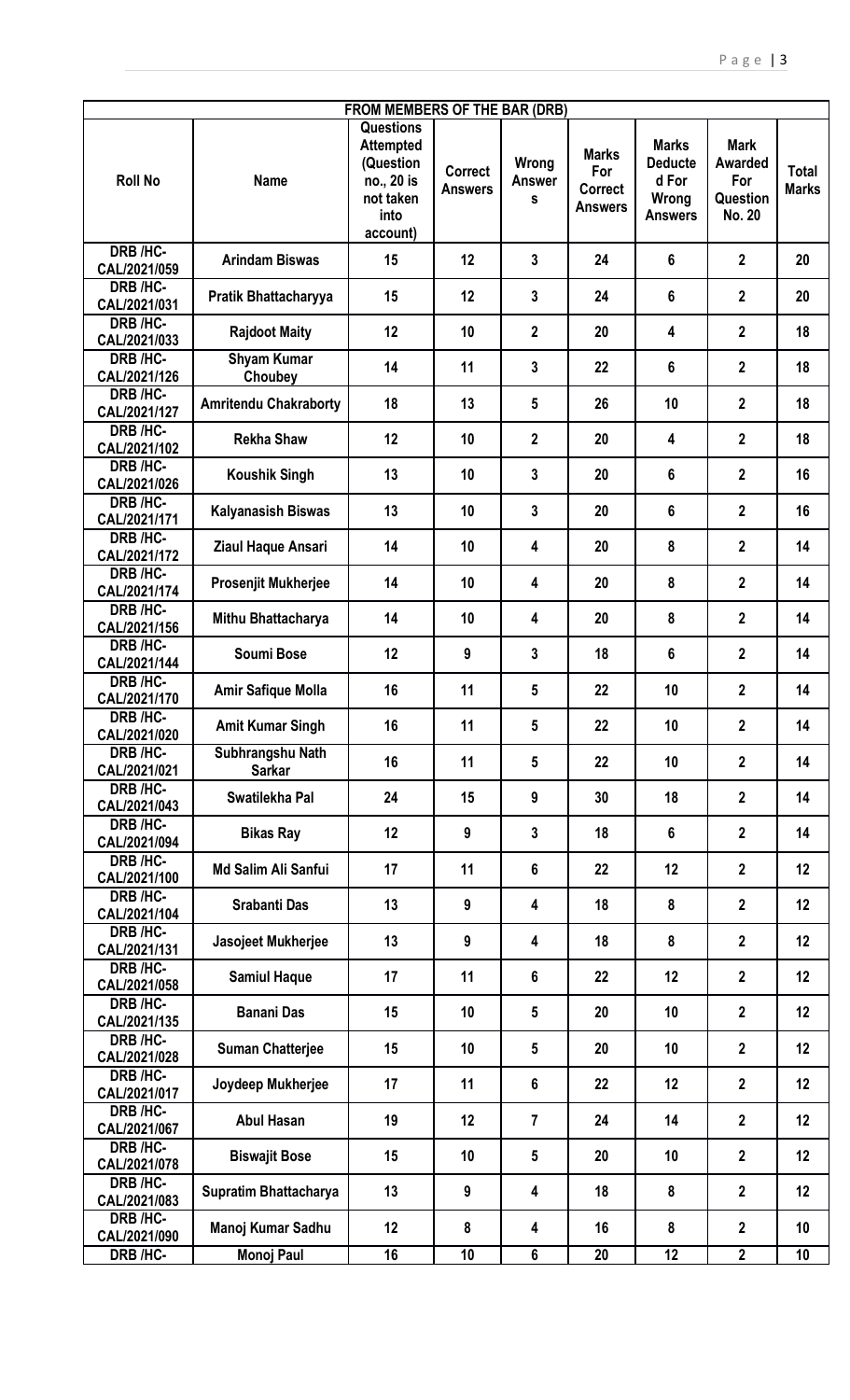| <b>FROM MEMBERS OF THE BAR (DRB)</b> |                                       |                                                                                                  |                                  |                             |                                                         |                                                                    |                                                                   |                              |  |
|--------------------------------------|---------------------------------------|--------------------------------------------------------------------------------------------------|----------------------------------|-----------------------------|---------------------------------------------------------|--------------------------------------------------------------------|-------------------------------------------------------------------|------------------------------|--|
| <b>Roll No</b>                       | <b>Name</b>                           | <b>Questions</b><br><b>Attempted</b><br>(Question<br>no., 20 is<br>not taken<br>into<br>account) | <b>Correct</b><br><b>Answers</b> | Wrong<br><b>Answer</b><br>S | <b>Marks</b><br>For<br><b>Correct</b><br><b>Answers</b> | <b>Marks</b><br><b>Deducte</b><br>d For<br>Wrong<br><b>Answers</b> | <b>Mark</b><br><b>Awarded</b><br>For<br>Question<br><b>No. 20</b> | <b>Total</b><br><b>Marks</b> |  |
| CAL/2021/092                         |                                       |                                                                                                  |                                  |                             |                                                         |                                                                    |                                                                   |                              |  |
| DRB /HC-<br>CAL/2021/176             | <b>Prashant Agrawal</b>               | 10                                                                                               | $\overline{7}$                   | 3                           | 14                                                      | 6                                                                  | $\overline{2}$                                                    | 10                           |  |
| DRB /HC-<br>CAL/2021/143             | <b>Chanchal Sen</b>                   | 14                                                                                               | 9                                | 5                           | 18                                                      | 10                                                                 | $\mathbf{2}$                                                      | 10                           |  |
| DRB /HC-<br>CAL/2021/147             | Govinda Kundu                         | 16                                                                                               | 10                               | 6                           | 20                                                      | 12                                                                 | $\overline{2}$                                                    | 10                           |  |
| DRB /HC-<br>CAL/2021/027             | Sankha Das Gupta                      | 10                                                                                               | $\overline{7}$                   | 3                           | 14                                                      | $6\phantom{1}$                                                     | $\overline{2}$                                                    | 10                           |  |
| DRB /HC-<br>CAL/2021/019             | Ravi Kumar Shah                       | 22                                                                                               | 13                               | 9                           | 26                                                      | 18                                                                 | $\overline{2}$                                                    | 10                           |  |
| DRB /HC-<br>CAL/2021/132             | <b>Birendra Pathak</b>                | 20                                                                                               | 12                               | 8                           | 24                                                      | 16                                                                 | $\overline{2}$                                                    | 10                           |  |
| <b>DRB /HC-</b><br>CAL/2021/055      | <b>Shital Sunwas</b>                  | 18                                                                                               | 11                               | $\overline{7}$              | 22                                                      | 14                                                                 | $\overline{2}$                                                    | 10                           |  |
| DRB /HC-<br>CAL/2021/095             | <b>Uddipan Chatterjee</b>             | 16                                                                                               | 10                               | 6                           | 20                                                      | 12                                                                 | $\overline{2}$                                                    | 10                           |  |
| DRB /HC-<br>CAL/2021/103             | <b>Barnali Mallick</b>                | 15                                                                                               | 9                                | 6                           | 18                                                      | 12                                                                 | $\overline{2}$                                                    | 8                            |  |
| DRB /HC-<br>CAL/2021/082             | <b>Mita Bag Dey</b>                   | 13                                                                                               | 8                                | 5                           | 16                                                      | 10                                                                 | $\overline{2}$                                                    | 8                            |  |
| DRB /HC-<br>CAL/2021/116             | <b>Soumak Patra</b>                   | 19                                                                                               | 11                               | 8                           | 22                                                      | 16                                                                 | $\overline{2}$                                                    | 8                            |  |
| DRB /HC-<br>CAL/2021/119             | Indra Narayan Patra                   | 13                                                                                               | 8                                | 5                           | 16                                                      | 10                                                                 | $\mathbf{2}$                                                      | 8                            |  |
| DRB /HC-<br>CAL/2021/041             | Pawan Kumar Gupta                     | 19                                                                                               | 11                               | 8                           | 22                                                      | 16                                                                 | $\overline{\mathbf{2}}$                                           | 8                            |  |
| DRB /HC-<br>CAL/2021/025             | Satyanarayan Majhi                    | 13                                                                                               | 8                                | 5                           | 16                                                      | 10                                                                 | $\overline{2}$                                                    | 8                            |  |
| DRB /HC-<br>CAL/2021/032             | <b>Ashish Dey</b>                     | 15                                                                                               | 9                                | 6                           | 18                                                      | 12                                                                 | $\overline{2}$                                                    | 8                            |  |
| DRB /HC-<br>CAL/2021/001             | <b>Seshadri Dubey</b>                 | 13                                                                                               | 8                                | 5                           | 16                                                      | 10                                                                 | $\overline{2}$                                                    | 8                            |  |
| DRB /HC-<br>CAL/2021/152             | <b>Md Hadiur Rahaman</b>              | 15                                                                                               | 9                                | 6                           | 18                                                      | 12                                                                 | $\overline{2}$                                                    | 8                            |  |
| DRB /HC-<br>CAL/2021/169             | Payel Hati (Dutta)                    | 15                                                                                               | 9                                | 6                           | 18                                                      | 12                                                                 | $\overline{2}$                                                    | 8                            |  |
| DRB /HC-<br>CAL/2021/163             | <b>Chirantan Debnath</b>              | 13                                                                                               | 8                                | 5                           | 16                                                      | 10                                                                 | $\overline{2}$                                                    | 8                            |  |
| DRB /HC-<br>CAL/2021/074             | Amit Sankar Bagchi                    | 11                                                                                               | $\overline{7}$                   | 4                           | 14                                                      | 8                                                                  | $\overline{2}$                                                    | 8                            |  |
| DRB /HC-<br>CAL/2021/073             | Shraboni Sarkar                       | 12                                                                                               | $\overline{7}$                   | 5                           | 14                                                      | 10                                                                 | $\overline{2}$                                                    | $6\phantom{1}$               |  |
| DRB /HC-<br>CAL/2021/185             | <b>Soma Biswas</b>                    | 14                                                                                               | 8                                | 6                           | 16                                                      | 12                                                                 | $\overline{2}$                                                    | 6                            |  |
| DRB /HC-<br>CAL/2021/166             | <b>Abul Barkat</b>                    | 14                                                                                               | 8                                | 6                           | 16                                                      | 12                                                                 | $\mathbf{2}$                                                      | 6                            |  |
| DRB /HC-<br>CAL/2021/167             | Raja Savyasachi Saha                  | 18                                                                                               | 10                               | 8                           | 20                                                      | 16                                                                 | $\overline{2}$                                                    | 6                            |  |
| DRB /HC-<br>CAL/2021/142             | Anindita Santra                       | 12                                                                                               | $\overline{7}$                   | 5                           | 14                                                      | 10                                                                 | $\mathbf 2$                                                       | 6                            |  |
| DRB /HC-<br>CAL/2021/034             | Sazzad Ali Khan                       | 18                                                                                               | 10                               | 8                           | 20                                                      | 16                                                                 | $\overline{\mathbf{2}}$                                           | 6                            |  |
| DRB /HC-<br>CAL/2021/029             | <b>Tandrima Chakrabarti</b>           | 12                                                                                               | $\overline{7}$                   | 5                           | 14                                                      | 10                                                                 | $\mathbf{2}$                                                      | 6                            |  |
| DRB /HC-<br>CAL/2021/024             | <b>Chandan Kumar</b><br><b>Barman</b> | 18                                                                                               | 10                               | 8                           | 20                                                      | 16                                                                 | $\mathbf{2}$                                                      | $6\phantom{1}$               |  |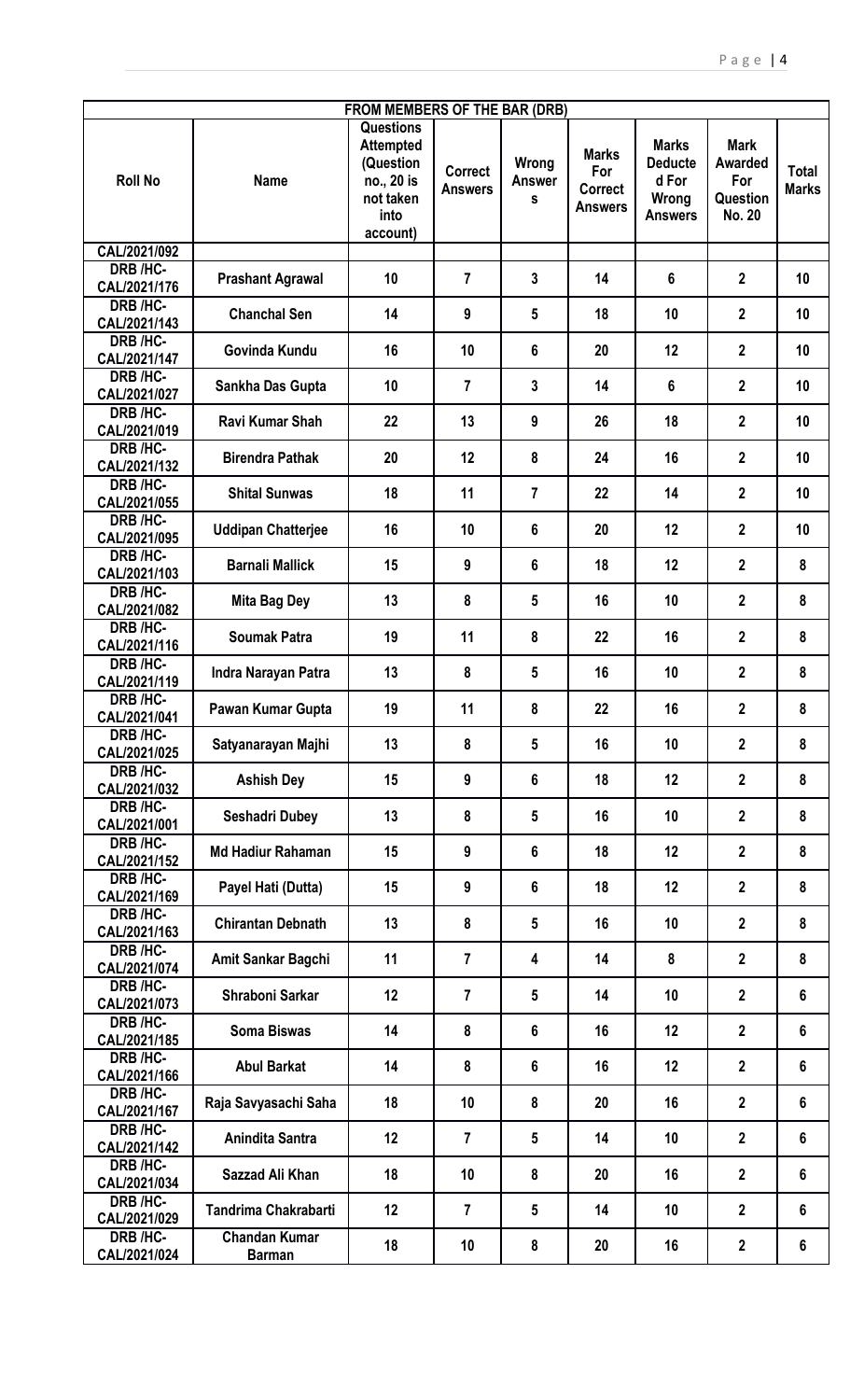| FROM MEMBERS OF THE BAR (DRB) |                                          |                                                                                                  |                                  |                             |                                                         |                                                                    |                                                                   |                              |  |
|-------------------------------|------------------------------------------|--------------------------------------------------------------------------------------------------|----------------------------------|-----------------------------|---------------------------------------------------------|--------------------------------------------------------------------|-------------------------------------------------------------------|------------------------------|--|
| <b>Roll No</b>                | <b>Name</b>                              | <b>Questions</b><br><b>Attempted</b><br>(Question<br>no., 20 is<br>not taken<br>into<br>account) | <b>Correct</b><br><b>Answers</b> | Wrong<br><b>Answer</b><br>S | <b>Marks</b><br>For<br><b>Correct</b><br><b>Answers</b> | <b>Marks</b><br><b>Deducte</b><br>d For<br>Wrong<br><b>Answers</b> | <b>Mark</b><br><b>Awarded</b><br>For<br>Question<br><b>No. 20</b> | <b>Total</b><br><b>Marks</b> |  |
| <b>DRB /HC-</b>               | <b>Kumar Shanti Deep</b>                 | 20                                                                                               | 11                               | 9                           | 22                                                      | 18                                                                 | $\mathbf{2}$                                                      | $6\phantom{1}$               |  |
| CAL/2021/022<br>DRB /HC-      |                                          |                                                                                                  |                                  |                             |                                                         |                                                                    |                                                                   |                              |  |
| CAL/2021/042                  | <b>Manilal Ray</b>                       | 14                                                                                               | 8                                | 6                           | 16                                                      | 12                                                                 | $\mathbf{2}$                                                      | $6\phantom{1}$               |  |
| DRB /HC-<br>CAL/2021/052      | <b>Anirban Dutta</b>                     | 14                                                                                               | 8                                | 6                           | 16                                                      | 12                                                                 | $\overline{2}$                                                    | 6                            |  |
| DRB /HC-<br>CAL/2021/049      | Parvej Anam                              | 20                                                                                               | 11                               | 9                           | 22                                                      | 18                                                                 | $\overline{2}$                                                    | $6\phantom{1}$               |  |
| DRB /HC-<br>CAL/2021/128      | <b>Tuhin Subhra Raut</b>                 | 16                                                                                               | 9                                | $\overline{7}$              | 18                                                      | 14                                                                 | $\mathbf{2}$                                                      | $6\phantom{1}$               |  |
| DRB /HC-<br>CAL/2021/129      | <b>Pradyat Saha</b>                      | 12                                                                                               | $\overline{7}$                   | 5                           | 14                                                      | 10                                                                 | $\mathbf{2}$                                                      | $6\phantom{1}$               |  |
| DRB /HC-<br>CAL/2021/101      | <b>Suman Das</b>                         | 16                                                                                               | 9                                | $\overline{7}$              | 18                                                      | 14                                                                 | $\overline{2}$                                                    | $6\phantom{a}$               |  |
| DRB /HC-<br>CAL/2021/097      | <b>Manturam Das</b>                      | 16                                                                                               | 9                                | $\overline{7}$              | 18                                                      | 14                                                                 | $\mathbf{2}$                                                      | $6\phantom{1}$               |  |
| DRB /HC-<br>CAL/2021/106      | Afsaruddin Sarkar                        | 16                                                                                               | 9                                | 7                           | 18                                                      | 14                                                                 | $\mathbf{2}$                                                      | $6\phantom{1}$               |  |
| DRB /HC-<br>CAL/2021/111      | Sanjeev Kumar Sharma                     | 12                                                                                               | $\overline{7}$                   | 5                           | 14                                                      | 10                                                                 | $\overline{2}$                                                    | $6\phantom{1}$               |  |
| DRB /HC-<br>CAL/2021/098      | Anango Bhattacharya                      | 15                                                                                               | 8                                | $\overline{7}$              | 16                                                      | 14                                                                 | $\mathbf{2}$                                                      | 4                            |  |
| DRB /HC-<br>CAL/2021/099      | <b>Kaustav Basu</b>                      | 15                                                                                               | 8                                | 7                           | 16                                                      | 14                                                                 | $\mathbf{2}$                                                      | 4                            |  |
| DRB /HC-<br>CAL/2021/115      | Subhrojyoti Bhowmick                     | 17                                                                                               | 9                                | 8                           | 18                                                      | 16                                                                 | $\overline{2}$                                                    | 4                            |  |
| DRB /HC-<br>CAL/2021/130      | <b>Smita Chatterjee</b>                  | 15                                                                                               | 8                                | $\overline{7}$              | 16                                                      | 14                                                                 | $\mathbf{2}$                                                      | 4                            |  |
| DRB /HC-<br>CAL/2021/060      | Achinta Bagchi                           | 19                                                                                               | 10                               | 9                           | 20                                                      | 18                                                                 | $\overline{2}$                                                    | 4                            |  |
| DRB /HC-<br>CAL/2021/054      | <b>Sk Jahidul Islam</b><br><b>Mondal</b> | 13                                                                                               | $\overline{7}$                   | $6\phantom{a}$              | 14                                                      | 12                                                                 | $\mathbf{2}$                                                      | 4                            |  |
| DRB /HC-<br>CAL/2021/013      | <b>Tanumoy Paloi</b>                     | 13                                                                                               | $\overline{7}$                   | 6                           | 14                                                      | 12                                                                 | $\overline{2}$                                                    | $\overline{\mathbf{4}}$      |  |
| DRB /HC-<br>CAL/2021/165      | <b>Debdas Dutta</b>                      | 15                                                                                               | 8                                | $\overline{7}$              | 16                                                      | 14                                                                 | $\overline{2}$                                                    | 4                            |  |
| DRB /HC-<br>CAL/2021/175      | <b>Chiranjit Rooj</b>                    | 13                                                                                               | $\overline{7}$                   | $6\phantom{a}$              | 14                                                      | 12                                                                 | $\mathbf{2}$                                                      | 4                            |  |
| DRB /HC-<br>CAL/2021/151      | Soumitra Sinha Sarkar                    | 15                                                                                               | 8                                | $\overline{7}$              | 16                                                      | 14                                                                 | $\overline{2}$                                                    | 4                            |  |
| DRB /HC-<br>CAL/2021/076      | Saugata Bhattacharya                     | 15                                                                                               | 8                                | $\overline{7}$              | 16                                                      | 14                                                                 | $\mathbf{2}$                                                      | 4                            |  |
| DRB /HC-<br>CAL/2021/085      | Anindita Mukherjee                       | 12                                                                                               | $6\phantom{a}$                   | $6\phantom{1}$              | 12                                                      | 12                                                                 | $\overline{2}$                                                    | $\boldsymbol{2}$             |  |
| DRB /HC-<br>CAL/2021/010      | <b>Sambhulal Dhar</b>                    | 16                                                                                               | 8                                | 8                           | 16                                                      | 16                                                                 | $\overline{2}$                                                    | $\mathbf{2}$                 |  |
| DRB /HC-<br>CAL/2021/006      | <b>Baisakhi Biswas</b>                   | 4                                                                                                | $\overline{2}$                   | $\overline{2}$              | 4                                                       | 4                                                                  | $\overline{2}$                                                    | $\overline{2}$               |  |
| DRB /HC-<br>CAL/2021/023      | <b>Siddhartha Sankar Roy</b>             | 12                                                                                               | $6\phantom{a}$                   | $6\phantom{a}$              | 12                                                      | 12                                                                 | $\mathbf{2}$                                                      | $\mathbf{2}$                 |  |
| DRB /HC-<br>CAL/2021/038      | Dr. Samir Kumar Shaw                     | 14                                                                                               | $\overline{7}$                   | $\overline{7}$              | 14                                                      | 14                                                                 | $\mathbf{2}$                                                      | $\boldsymbol{2}$             |  |
| DRB /HC-<br>CAL/2021/061      | <b>Jadu Nath Ghosh</b>                   | 12                                                                                               | $6\phantom{a}$                   | $6\phantom{a}$              | 12                                                      | 12                                                                 | $\overline{2}$                                                    | $\overline{2}$               |  |
| DRB /HC-<br>CAL/2021/062      | Sovan Kumar Dutta                        | 14                                                                                               | $\overline{7}$                   | $\overline{7}$              | 14                                                      | 14                                                                 | $\mathbf{2}$                                                      | $\mathbf{2}$                 |  |
| DRB /HC-                      | Prasanta Kapri                           | 14                                                                                               | $\overline{7}$                   | 7                           | 14                                                      | 14                                                                 | $\overline{2}$                                                    | $\mathbf{2}$                 |  |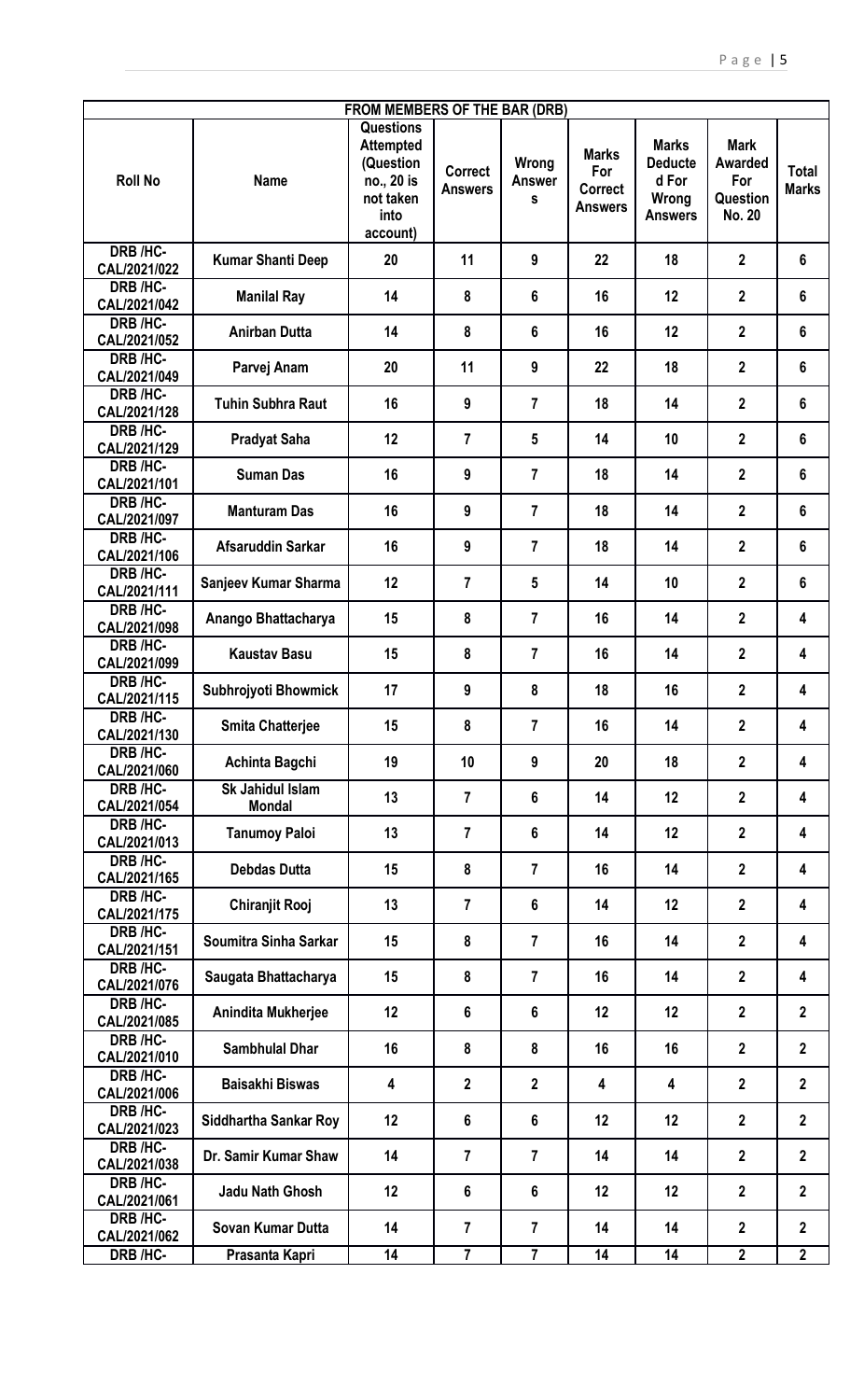| FROM MEMBERS OF THE BAR (DRB) |                                          |                                                                                                  |                                  |                             |                                                         |                                                                    |                                                                   |                              |  |
|-------------------------------|------------------------------------------|--------------------------------------------------------------------------------------------------|----------------------------------|-----------------------------|---------------------------------------------------------|--------------------------------------------------------------------|-------------------------------------------------------------------|------------------------------|--|
| <b>Roll No</b>                | <b>Name</b>                              | <b>Questions</b><br><b>Attempted</b><br>(Question<br>no., 20 is<br>not taken<br>into<br>account) | <b>Correct</b><br><b>Answers</b> | Wrong<br><b>Answer</b><br>S | <b>Marks</b><br>For<br><b>Correct</b><br><b>Answers</b> | <b>Marks</b><br><b>Deducte</b><br>d For<br>Wrong<br><b>Answers</b> | <b>Mark</b><br><b>Awarded</b><br>For<br>Question<br><b>No. 20</b> | <b>Total</b><br><b>Marks</b> |  |
| CAL/2021/056                  |                                          |                                                                                                  |                                  |                             |                                                         |                                                                    |                                                                   |                              |  |
| DRB /HC-<br>CAL/2021/096      | <b>Kunal Dutta</b>                       | 16                                                                                               | 8                                | 8                           | 16                                                      | 16                                                                 | $\mathbf{2}$                                                      | $\boldsymbol{2}$             |  |
| DRB /HC-<br>CAL/2021/113      | Sk. Fazul-E-Khoda Bin<br><b>Mustapha</b> | 14                                                                                               | $\overline{7}$                   | $\overline{7}$              | 14                                                      | 14                                                                 | $\mathbf{2}$                                                      | $\mathbf{2}$                 |  |
| DRB /HC-<br>CAL/2021/114      | Radhe Shyam Singh                        | 19                                                                                               | 9                                | 10                          | 18                                                      | 20                                                                 | $\mathbf{2}$                                                      | $\mathbf 0$                  |  |
| DRB /HC-<br>CAL/2021/120      | <b>Arindam Mitra</b>                     | 19                                                                                               | 9                                | 10                          | 18                                                      | 20                                                                 | $\overline{2}$                                                    | $\mathbf 0$                  |  |
| DRB /HC-<br>CAL/2021/012      | <b>Benedita Pahan</b>                    | 13                                                                                               | 6                                | $\overline{7}$              | 12                                                      | 14                                                                 | $\overline{2}$                                                    | $\mathbf 0$                  |  |
| DRB /HC-<br>CAL/2021/014      | <b>Firoz Ahmad</b>                       | 15                                                                                               | $\overline{7}$                   | 8                           | 14                                                      | 16                                                                 | $\overline{2}$                                                    | $\mathbf 0$                  |  |
| DRB /HC-<br>CAL/2021/081      | Prakash Yadav                            | 17                                                                                               | 8                                | 9                           | 16                                                      | 18                                                                 | $\overline{2}$                                                    | $\mathbf 0$                  |  |
| DRB /HC-<br>CAL/2021/183      | Sanjukta Roy                             | 9                                                                                                | 4                                | 5                           | 8                                                       | 10                                                                 | $\mathbf 2$                                                       | $\mathbf 0$                  |  |
| DRB /HC-<br>CAL/2021/161      | Ranesh Ranjit Mondal                     | 15                                                                                               | $\overline{7}$                   | 8                           | 14                                                      | 16                                                                 | $\overline{2}$                                                    | $\mathbf 0$                  |  |
| DRB /HC-<br>CAL/2021/145      | <b>Malay Kumar Roy</b>                   | 15                                                                                               | $\overline{7}$                   | 8                           | 14                                                      | 16                                                                 | $\overline{2}$                                                    | $\mathbf 0$                  |  |
| DRB /HC-<br>CAL/2021/138      | <b>Bipasha Chatterjee</b>                | 15                                                                                               | $\overline{7}$                   | 8                           | 14                                                      | 16                                                                 | $\mathbf 2$                                                       | $\mathbf 0$                  |  |
| DRB /HC-<br>CAL/2021/150      | <b>Sudipto Ghatak</b>                    | 15                                                                                               | $\overline{7}$                   | 8                           | 14                                                      | 16                                                                 | $\mathbf 2$                                                       | $\mathbf 0$                  |  |
| DRB /HC-<br>CAL/2021/149      | Debanshu Ghorai                          | 22                                                                                               | 10                               | 12                          | 20                                                      | 24                                                                 | $\mathbf 2$                                                       | $-2$                         |  |
| DRB /HC-<br>CAL/2021/141      | Sanchari Bhadra                          | 16                                                                                               | $\overline{7}$                   | 9                           | 14                                                      | 18                                                                 | $\overline{2}$                                                    | $-2$                         |  |
| DRB /HC-<br>CAL/2021/164      | Srijani Bhattacharya<br><b>Mukherjee</b> | 8                                                                                                | $\mathbf{3}$                     | 5                           | 6                                                       | 10                                                                 | $\mathbf 2$                                                       | $-2$                         |  |
| DRB /HC-<br>CAL/2021/184      | Sanjib Thakur                            | 16                                                                                               | $\overline{7}$                   | 9                           | 14                                                      | 18                                                                 | $\overline{2}$                                                    | $-2$                         |  |
| DRB /HC-<br>CAL/2021/182      | <b>Barnali Chattopadhyay</b>             | 16                                                                                               | $\overline{7}$                   | 9                           | 14                                                      | 18                                                                 | $\mathbf{2}$                                                      | $-2$                         |  |
| DRB /HC-<br>CAL/2021/178      | <b>Gouri Barman</b>                      | 16                                                                                               | $\overline{7}$                   | 9                           | 14                                                      | 18                                                                 | $\mathbf{2}$                                                      | $-2$                         |  |
| DRB /HC-<br>CAL/2021/064      | Ranjana Chatterjee                       | 14                                                                                               | 6                                | 8                           | 12                                                      | 16                                                                 | $\overline{2}$                                                    | $-2$                         |  |
| DRB /HC-<br>CAL/2021/086      | <b>Shek Raju</b>                         | 16                                                                                               | $\overline{7}$                   | 9                           | 14                                                      | 18                                                                 | $\mathbf 2$                                                       | $-2$                         |  |
| DRB /HC-<br>CAL/2021/084      | <b>Suvra Sen</b>                         | 14                                                                                               | $6\phantom{1}$                   | 8                           | 12                                                      | 16                                                                 | $\boldsymbol{2}$                                                  | $-2$                         |  |
| DRB /HC-<br>CAL/2021/088      | Nayantara Bala                           | 14                                                                                               | 6                                | 8                           | 12                                                      | 16                                                                 | $\mathbf 2$                                                       | $-2$                         |  |
| DRB /HC-<br>CAL/2021/018      | Supabitra Panda                          | 20                                                                                               | 9                                | 11                          | 18                                                      | 22                                                                 | $\overline{2}$                                                    | $-2$                         |  |
| DRB /HC-<br>CAL/2021/004      | <b>Ritasree Das Ghosh</b>                | 14                                                                                               | 6                                | 8                           | 12                                                      | 16                                                                 | $\overline{2}$                                                    | $-2$                         |  |
| DRB /HC-<br>CAL/2021/030      | Argha Banerjee                           | 18                                                                                               | 8                                | 10                          | 16                                                      | 20                                                                 | $\mathbf{2}$                                                      | $-2$                         |  |
| DRB /HC-<br>CAL/2021/057      | Samarjit Sarkar                          | 22                                                                                               | 10                               | 12                          | 20                                                      | 24                                                                 | $\overline{2}$                                                    | $-2$                         |  |
| DRB /HC-<br>CAL/2021/136      | <b>Sumit Kumar Ray</b>                   | 16                                                                                               | $\overline{7}$                   | 9                           | 14                                                      | 18                                                                 | $\mathbf{2}$                                                      | $-2$                         |  |
| DRB /HC-<br>CAL/2021/137      | <b>Soumik Ray</b>                        | 12                                                                                               | 5                                | 7                           | 10                                                      | 14                                                                 | $\mathbf 2$                                                       | $-2$                         |  |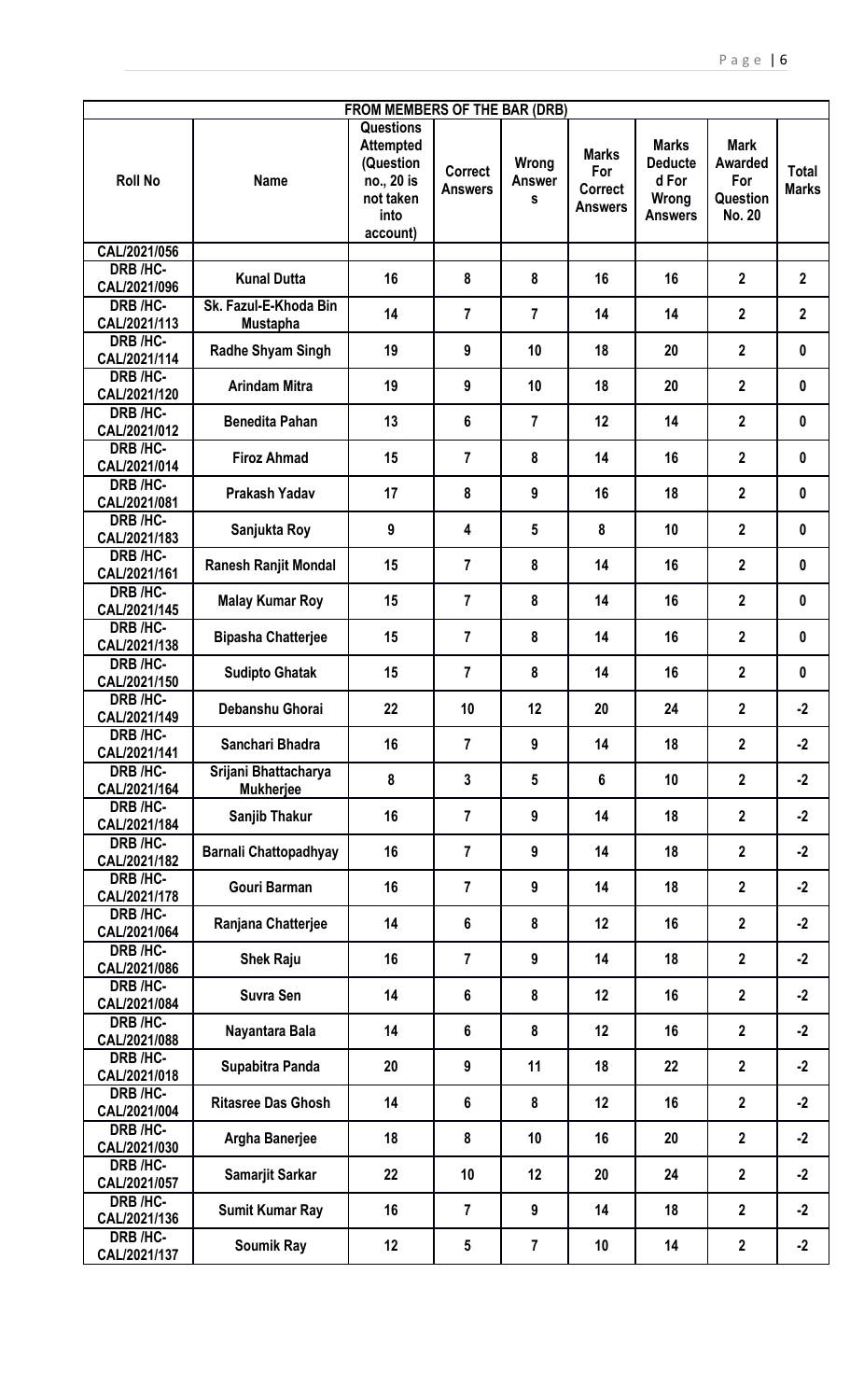|                                |                                              | FROM MEMBERS OF THE BAR (DRB)                                                                    |                                  |                             |                                                  |                                                                    |                                                                   |                              |
|--------------------------------|----------------------------------------------|--------------------------------------------------------------------------------------------------|----------------------------------|-----------------------------|--------------------------------------------------|--------------------------------------------------------------------|-------------------------------------------------------------------|------------------------------|
| <b>Roll No</b>                 | <b>Name</b>                                  | <b>Questions</b><br><b>Attempted</b><br>(Question<br>no., 20 is<br>not taken<br>into<br>account) | <b>Correct</b><br><b>Answers</b> | Wrong<br><b>Answer</b><br>S | <b>Marks</b><br>For<br><b>Correct</b><br>Answers | <b>Marks</b><br><b>Deducte</b><br>d For<br>Wrong<br><b>Answers</b> | <b>Mark</b><br><b>Awarded</b><br>For<br>Question<br><b>No. 20</b> | <b>Total</b><br><b>Marks</b> |
| <b>DRB/HC-</b><br>CAL/2021/134 | Mala Pal (Basak)                             | 14                                                                                               | 6                                | 8                           | 12                                               | 16                                                                 | $\mathbf{2}$                                                      | $-2$                         |
| DRB /HC-<br>CAL/2021/124       | <b>Kailash Dutta</b>                         | 14                                                                                               | 6                                | 8                           | 12                                               | 16                                                                 | $\overline{2}$                                                    | $-2$                         |
| DRB /HC-<br>CAL/2021/125       | <b>Anit Panda</b>                            | 22                                                                                               | 10                               | 12                          | 20                                               | 24                                                                 | $\mathbf{2}$                                                      | $-2$                         |
| DRB /HC-<br>CAL/2021/107       | Sonali Chitrakar                             | 16                                                                                               | $\overline{7}$                   | 9                           | 14                                               | 18                                                                 | $\overline{2}$                                                    | $-2$                         |
| DRB /HC-<br>CAL/2021/105       | <b>Md Arif Wadood</b>                        | 22                                                                                               | 10                               | 12                          | 20                                               | 24                                                                 | $\mathbf{2}$                                                      | $-2$                         |
| DRB /HC-<br>CAL/2021/069       | <b>Ranjit Kumar</b><br><b>Mukherjee</b>      | 13                                                                                               | 5                                | 8                           | 10                                               | 16                                                                 | $\mathbf{2}$                                                      | $-4$                         |
| DRB /HC-<br>CAL/2021/179       | <b>Saurav Chatterjee</b>                     | 21                                                                                               | 9                                | 12                          | 18                                               | 24                                                                 | $\overline{2}$                                                    | $-4$                         |
| DRB /HC-<br>CAL/2021/154       | <b>Bhrigunath Yadav</b>                      | 13                                                                                               | $5\phantom{.0}$                  | 8                           | 10                                               | 16                                                                 | $\overline{2}$                                                    | -4                           |
| DRB /HC-<br>CAL/2021/159       | Soma Kanjilal                                | 24                                                                                               | 10                               | 14                          | 20                                               | 28                                                                 | $\mathbf{2}$                                                      | -6                           |
| DRB /HC-<br>CAL/2021/071       | <b>Gangadhar Mahato</b>                      | 12                                                                                               | 4                                | 8                           | 8                                                | 16                                                                 | $\mathbf{2}$                                                      | -6                           |
| DRB /HC-<br>CAL/2021/066       | <b>Bikash Chandra Das</b>                    | 18                                                                                               | $\overline{7}$                   | 11                          | 14                                               | 22                                                                 | $\mathbf{2}$                                                      | -6                           |
| DRB /HC-<br>CAL/2021/133       | <b>Pinky Chowdhury</b>                       | 12                                                                                               | 4                                | 8                           | 8                                                | 16                                                                 | $\mathbf{2}$                                                      | -6                           |
| DRB /HC-<br>CAL/2021/050       | <b>Mahboob Alam</b>                          | 16                                                                                               | 6                                | 10                          | 12                                               | 20                                                                 | $\mathbf{2}$                                                      | -6                           |
| DRB /HC-<br>CAL/2021/005       | <b>Sneha Shaw</b>                            | 14                                                                                               | 5                                | 9                           | 10                                               | 18                                                                 | $\mathbf 2$                                                       | -6                           |
| DRB /HC-<br>CAL/2021/008       | <b>Debobroto Shome</b>                       | 16                                                                                               | 6                                | 10                          | 12                                               | 20                                                                 | $\mathbf{2}$                                                      | -6                           |
| DRB /HC-<br>CAL/2021/003       | <b>Jaydip Roy Chowdhury</b>                  | 20                                                                                               | 8                                | 12                          | 16                                               | 24                                                                 | $\overline{2}$                                                    | -6                           |
| DRB /HC-<br>CAL/2021/118       | <b>Sakshi Gopal Choubey</b>                  | 16                                                                                               | 6                                | 10                          | 12                                               | 20                                                                 | $\overline{2}$                                                    | -6                           |
| DRB /HC-<br>CAL/2021/121       | Sourabh Sengupta                             | 16                                                                                               | 6                                | 10                          | 12                                               | 20                                                                 | $\overline{2}$                                                    | -6                           |
| DRB /HC-<br>CAL/2021/109       | <b>Kishore Kumar</b><br><b>Bhattacharjee</b> | 17                                                                                               | 6                                | 11                          | 12                                               | 22                                                                 | $\mathbf{2}$                                                      | -8                           |
| DRB /HC-<br>CAL/2021/009       | <b>Bodhisattwa Chatterjee</b>                | 17                                                                                               | 6                                | 11                          | 12                                               | 22                                                                 | $\mathbf{2}$                                                      | -8                           |
| DRB /HC-<br>CAL/2021/047       | Satya Narayan Basak                          | 19                                                                                               | $\overline{7}$                   | 12                          | 14                                               | 24                                                                 | $\mathbf{2}$                                                      | -8                           |
| DRB /HC-<br>CAL/2021/039       | Aiswarjya Gupta                              | 13                                                                                               | 4                                | 9                           | 8                                                | 18                                                                 | $\overline{2}$                                                    | -8                           |
| DRB /HC-<br>CAL/2021/063       | Nabin Kumar Sao                              | 13                                                                                               | 4                                | 9                           | 8                                                | 18                                                                 | $\overline{2}$                                                    | -8                           |
| DRB /HC-<br>CAL/2021/072       | Abu Fattah Hoque                             | 15                                                                                               | $5\phantom{.0}$                  | 10                          | 10                                               | 20                                                                 | $\overline{2}$                                                    | -8                           |
| DRB /HC-<br>CAL/2021/070       | Paramita Pattanayak                          | 13                                                                                               | 4                                | 9                           | 8                                                | 18                                                                 | $\overline{2}$                                                    | -8                           |
| DRB /HC-<br>CAL/2021/093       | Tanaya Sengupta                              | 13                                                                                               | 4                                | 9                           | 8                                                | 18                                                                 | $\mathbf{2}$                                                      | -8                           |
| DRB /HC-<br>CAL/2021/087       | <b>Santiago Roy</b>                          | 13                                                                                               | 4                                | 9                           | 8                                                | 18                                                                 | $\mathbf{2}$                                                      | -8                           |
| DRB /HC-<br>CAL/2021/158       | Suranjana De (Sarkar)                        | 17                                                                                               | 6                                | 11                          | 12                                               | 22                                                                 | $\overline{2}$                                                    | -8                           |
| DRB /HC-                       | <b>Md. Nasim Akhtar</b>                      | 19                                                                                               | 7                                | 12                          | 14                                               | 24                                                                 | $\mathbf{2}$                                                      | -8                           |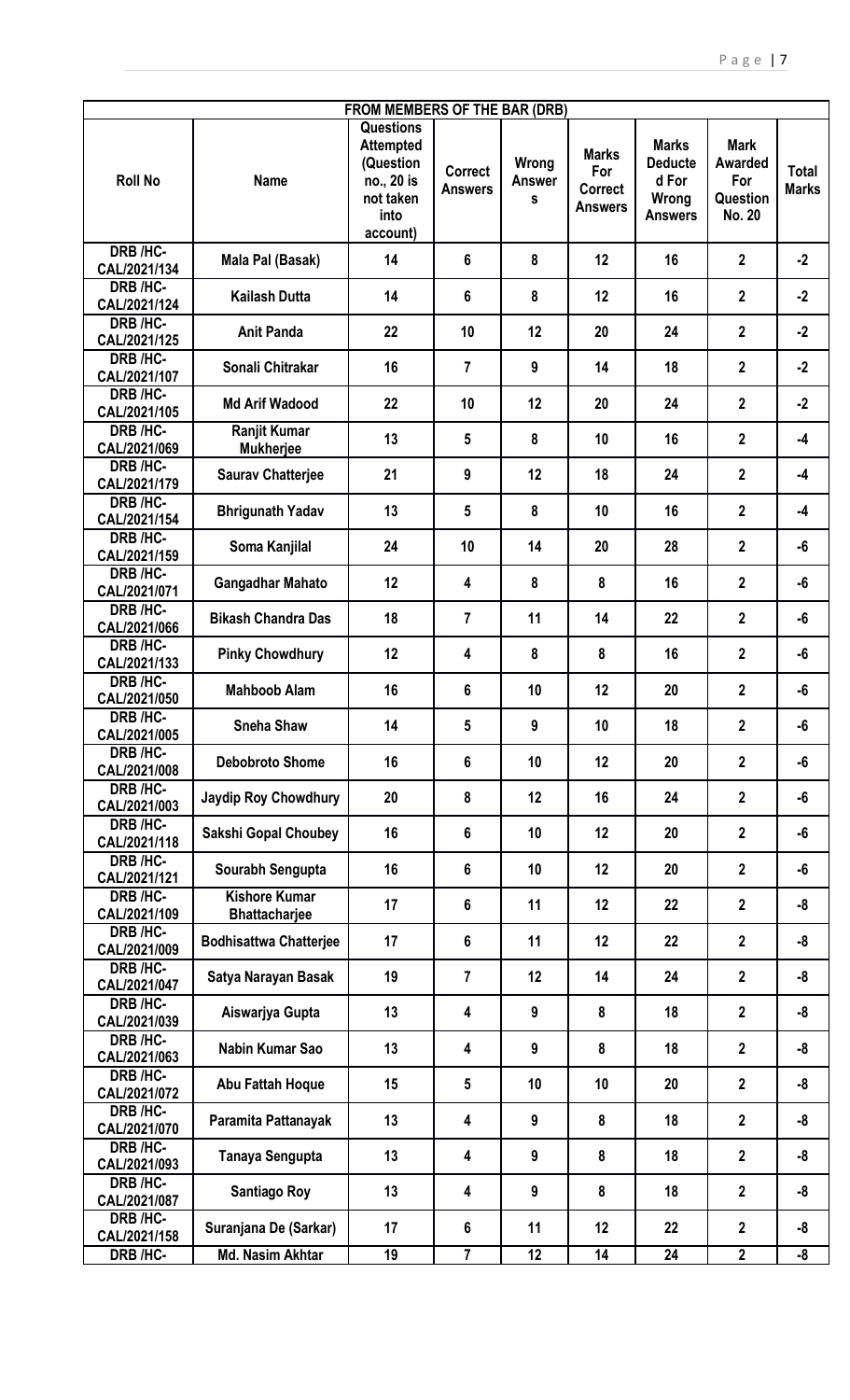| FROM MEMBERS OF THE BAR (DRB)   |                            |                                                                                                  |                                  |                             |                                                         |                                                                    |                                                            |                              |  |
|---------------------------------|----------------------------|--------------------------------------------------------------------------------------------------|----------------------------------|-----------------------------|---------------------------------------------------------|--------------------------------------------------------------------|------------------------------------------------------------|------------------------------|--|
| <b>Roll No</b>                  | <b>Name</b>                | <b>Questions</b><br><b>Attempted</b><br>(Question<br>no., 20 is<br>not taken<br>into<br>account) | <b>Correct</b><br><b>Answers</b> | Wrong<br><b>Answer</b><br>S | <b>Marks</b><br>For<br><b>Correct</b><br><b>Answers</b> | <b>Marks</b><br><b>Deducte</b><br>d For<br>Wrong<br><b>Answers</b> | <b>Mark</b><br>Awarded<br>For<br>Question<br><b>No. 20</b> | <b>Total</b><br><b>Marks</b> |  |
| CAL/2021/168                    | Ansari                     |                                                                                                  |                                  |                             |                                                         |                                                                    |                                                            |                              |  |
| DRB /HC-<br>CAL/2021/148        | Nurun Nabi                 | 21                                                                                               | 8                                | 13                          | 16                                                      | 26                                                                 | $\overline{2}$                                             | -8                           |  |
| DRB /HC-<br>CAL/2021/140        | <b>Sayontan Chowdhury</b>  | 13                                                                                               | 4                                | 9                           | 8                                                       | 18                                                                 | $\mathbf{2}$                                               | -8                           |  |
| DRB /HC-<br>CAL/2021/157        | <b>Moumita Chakraborty</b> | 14                                                                                               | 4                                | 10                          | 8                                                       | 20                                                                 | $\mathbf{2}$                                               | $-10$                        |  |
| DRB /HC-<br>CAL/2021/079        | <b>Diganta Das</b>         | 14                                                                                               | 4                                | 10                          | 8                                                       | 20                                                                 | $\overline{2}$                                             | $-10$                        |  |
| DRB /HC-<br>CAL/2021/051        | <b>Apurba Das</b>          | 18                                                                                               | 6                                | 12                          | 12                                                      | 24                                                                 | $\mathbf{2}$                                               | $-10$                        |  |
| <b>DRB /HC-</b><br>CAL/2021/046 | <b>Avik Saha</b>           | 18                                                                                               | 6                                | 12                          | 12                                                      | 24                                                                 | $\overline{2}$                                             | $-10$                        |  |
| DRB /HC-<br>CAL/2021/011        | Sajal Kumar Mukherjee      | 20                                                                                               | $\overline{7}$                   | 13                          | 14                                                      | 26                                                                 | $\overline{2}$                                             | $-10$                        |  |
| DRB /HC-<br>CAL/2021/117        | Sk Imdadul Islam           | 20                                                                                               | $\overline{7}$                   | 13                          | 14                                                      | 26                                                                 | $\mathbf{2}$                                               | $-10$                        |  |
| DRB /HC-<br>CAL/2021/110        | Anindya Koner              | 19                                                                                               | 6                                | 13                          | 12                                                      | 26                                                                 | $\overline{2}$                                             | $-12$                        |  |
| DRB /HC-<br>CAL/2021/077        | <b>Kallal Mishra</b>       | 15                                                                                               | 4                                | 11                          | 8                                                       | 22                                                                 | $\mathbf{2}$                                               | $-12$                        |  |
| DRB /HC-<br>CAL/2021/177        | <b>Rupali Biswas</b>       | 19                                                                                               | 6                                | 13                          | 12                                                      | 26                                                                 | $\mathbf{2}$                                               | $-12$                        |  |
| DRB /HC-<br>CAL/2021/155        | <b>Lalitesh Mani</b>       | 15                                                                                               | 4                                | 11                          | 8                                                       | 22                                                                 | $\mathbf{2}$                                               | $-12$                        |  |
| DRB /HC-<br>CAL/2021/139        | Pratyush Patwari           | 22                                                                                               | $\overline{7}$                   | 15                          | 14                                                      | 30                                                                 | $\mathbf{2}$                                               | $-14$                        |  |
| DRB /HC-<br>CAL/2021/160        | <b>Tanusree Das</b>        | 24                                                                                               | 8                                | 16                          | 16                                                      | 32                                                                 | $\overline{2}$                                             | $-14$                        |  |
| DRB /HC-<br>CAL/2021/089        | <b>Partha Mukherjee</b>    | 24                                                                                               | 8                                | 16                          | 16                                                      | 32                                                                 | $\mathbf{2}$                                               | $-14$                        |  |
| DRB /HC-<br>CAL/2021/007        | Susnigdha Biswas           | 14                                                                                               | $\mathbf{3}$                     | 11                          | 6                                                       | 22                                                                 | $\overline{2}$                                             | $-14$                        |  |
| DRB /HC-<br>CAL/2021/016        | <b>Paramita Das</b>        | 16                                                                                               | 4                                | 12                          | 8                                                       | 24                                                                 | $\overline{2}$                                             | $-14$                        |  |
| DRB /HC-<br>CAL/2021/048        | Zinia Mukherjee            | 24                                                                                               | 8                                | 16                          | 16                                                      | 32                                                                 | $\mathbf{2}$                                               | $-14$                        |  |
| DRB /HC-<br>CAL/2021/044        | <b>Sourav Bose</b>         | 14                                                                                               | $\mathbf{3}$                     | 11                          | 6                                                       | 22                                                                 | $\overline{2}$                                             | $-14$                        |  |
| DRB /HC-<br>CAL/2021/080        | Nilanjan Chakraborty       | 17                                                                                               | 4                                | 13                          | 8                                                       | 26                                                                 | $\overline{2}$                                             | $-16$                        |  |
| DRB /HC-<br>CAL/2021/181        | <b>Anal Rai</b>            | 15                                                                                               | 3                                | 12                          | 6                                                       | 24                                                                 | $\mathbf{2}$                                               | $-16$                        |  |
| DRB /HC-<br>CAL/2021/122        | <b>Arun Kumar Das</b>      | 17                                                                                               | 4                                | 13                          | 8                                                       | 26                                                                 | $\overline{2}$                                             | $-16$                        |  |
| DRB /HC-<br>CAL/2021/162        | Sarbananda Sanyal          | 22                                                                                               | 6                                | 16                          | 12                                                      | 32                                                                 | $\mathbf{2}$                                               | $-18$                        |  |
| DRB /HC-<br>CAL/2021/173        | <b>Sutapa Chatterjee</b>   | 24                                                                                               | 6                                | 18                          | 12                                                      | 36                                                                 | $\mathbf{2}$                                               | $-22$                        |  |
| DRB /HC-<br>CAL/2021/002        | <b>Monimoy Mandal</b>      | 19                                                                                               | 3                                | 16                          | 6                                                       | 32                                                                 | $\mathbf{2}$                                               | $-24$                        |  |
| DRB /HC-<br>CAL/2021/108        | Rapti Sinha                | 15                                                                                               | 1                                | 14                          | $\overline{2}$                                          | 28                                                                 | $\overline{2}$                                             | $-24$                        |  |
| DRB /HC-<br>CAL/2021/015        | Aniruddha Datta            | 20                                                                                               | 3                                | 17                          | 6                                                       | 34                                                                 | $\mathbf{2}$                                               | $-26$                        |  |